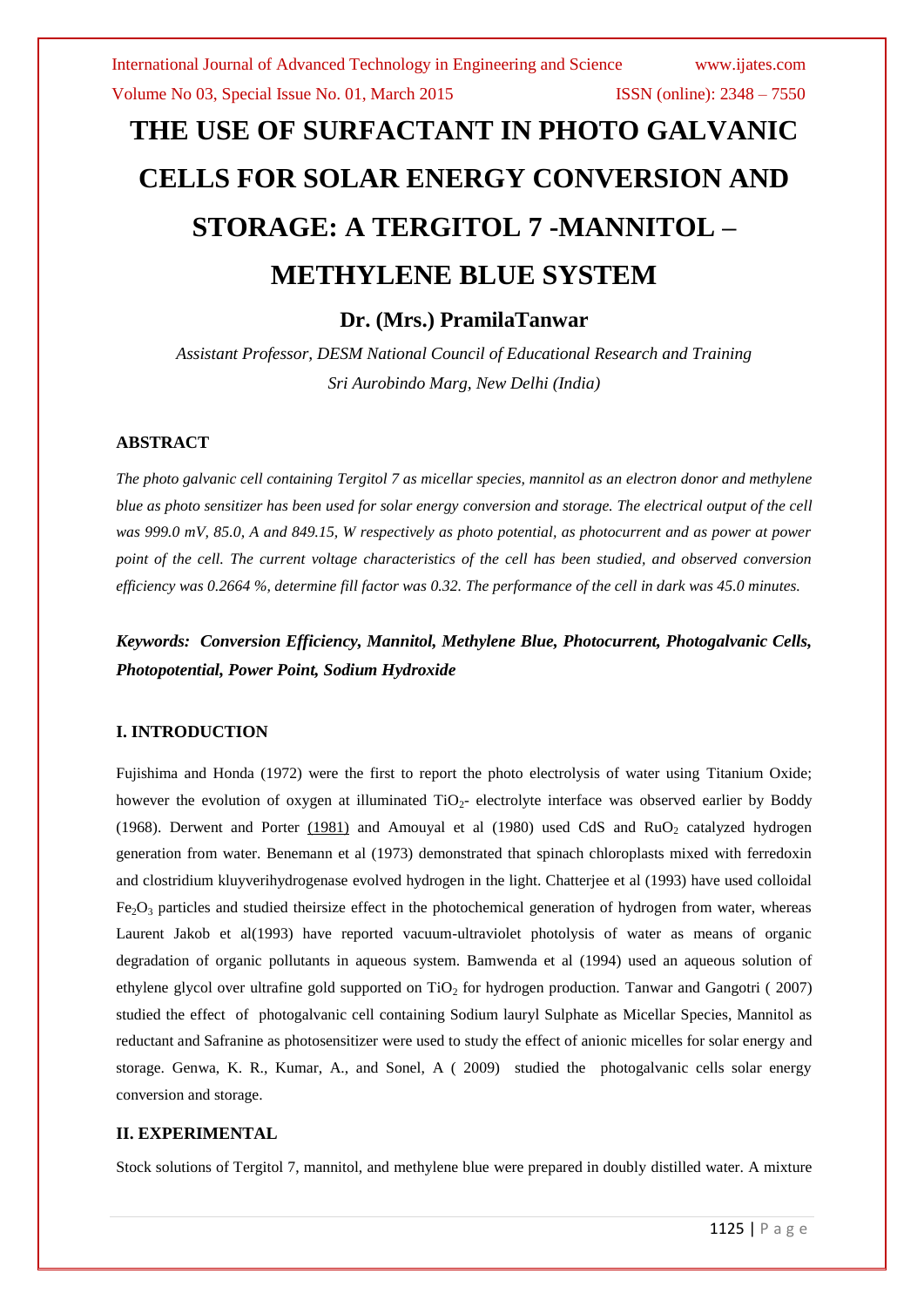of solutions of Tergitol -7(Aldrich),.mannitol (Ases),. methylene blue (Loba. and sodium hydroxide was taken in a glass tube H –shaped cell. The total volume of the mixture should always be 25.0 ml. A platinum electrode  $(1.0 \times 1.0 \text{ cm}^2)$  was immersed in one arm and saturated calomel electrode (SCE) was kept in other arm. The whole apparatus was placed in dark till stable potential was obtained, then the arm containing the SCE was kept in dark and electrode was exposed to a 200 W tungsten lamp. A water filter was placed to cut off infra–red radiations and to neutralize the thermal effect. A digital pH meter (systronics model 335), and micro ammeter (OSAW, India), were used to measure the potential and current generated by the system respectively.

#### **III. RESULTS AND DISCUSSION**

The performance of the photo galvanic cell was observed by applying an external load (necessary to have current at power point) after terminating illumination as soon as the photo potential reaches a constant value. The performance was determined in terms of  $t_{1/2}$  i.e. the time required to fall of the power output to its half at power point in dark.

#### **3.1 Characteristics of the Cell**

The short circuit current I<sub>sc</sub> and open circuit voltage  $V_{\infty}$  of the photo galvanic cell measured with the help of a multimeter (keeping the other circuit closed), and with a digital pH meter (keeping the other circuit open) respectively. The current and potential values between these two extreme values recorded with the help of carbon pot (log 470K) connected in the circuit of multimeter, through which an external load was applied. The current - voltage characteristics of the cell have been studied and with the help of i-v curve, the fill factor of the photo galvanic cell was determined as 0.32 using formula

Fill-Factor (n) =  $Vpp x Ipp$ Voc x Isc

 $V_{pp}$  = potential at power point,  $I_{pp}$  = current at power point,  $V_{oc}$  = open circuit voltage,  $I_{sc}$  = short circuit current.

#### **3.2 Conversion efficiency of the cell**

With the help of current and potential values at power point (pp) and the incident power of

radiations, the conversion efficiency of the cell was determined as 0.2644 % in the presence of T 7 by using the formula.

Conversion efficiency =  $\frac{V_{pp} X I_{pp} x 100\%}{V_{pp} Y}$  $10.4$ (mW/cm<sup>2</sup>)

Where  $V_{pp}$  = potential at power point and  $I_{pp}$  = current at power point.

#### **3.3 Effect of variation of Tergitol T7 concentration**

The critical micelle concentration of is 6.0 mM. It was observed that it was necessary to keep the concentration of the surfactant slightly higher or around their critical micelle concentration to obtain the optimum output from the cell. The anionic surfactant shows its maximum electrical output at its critical micelle concentration because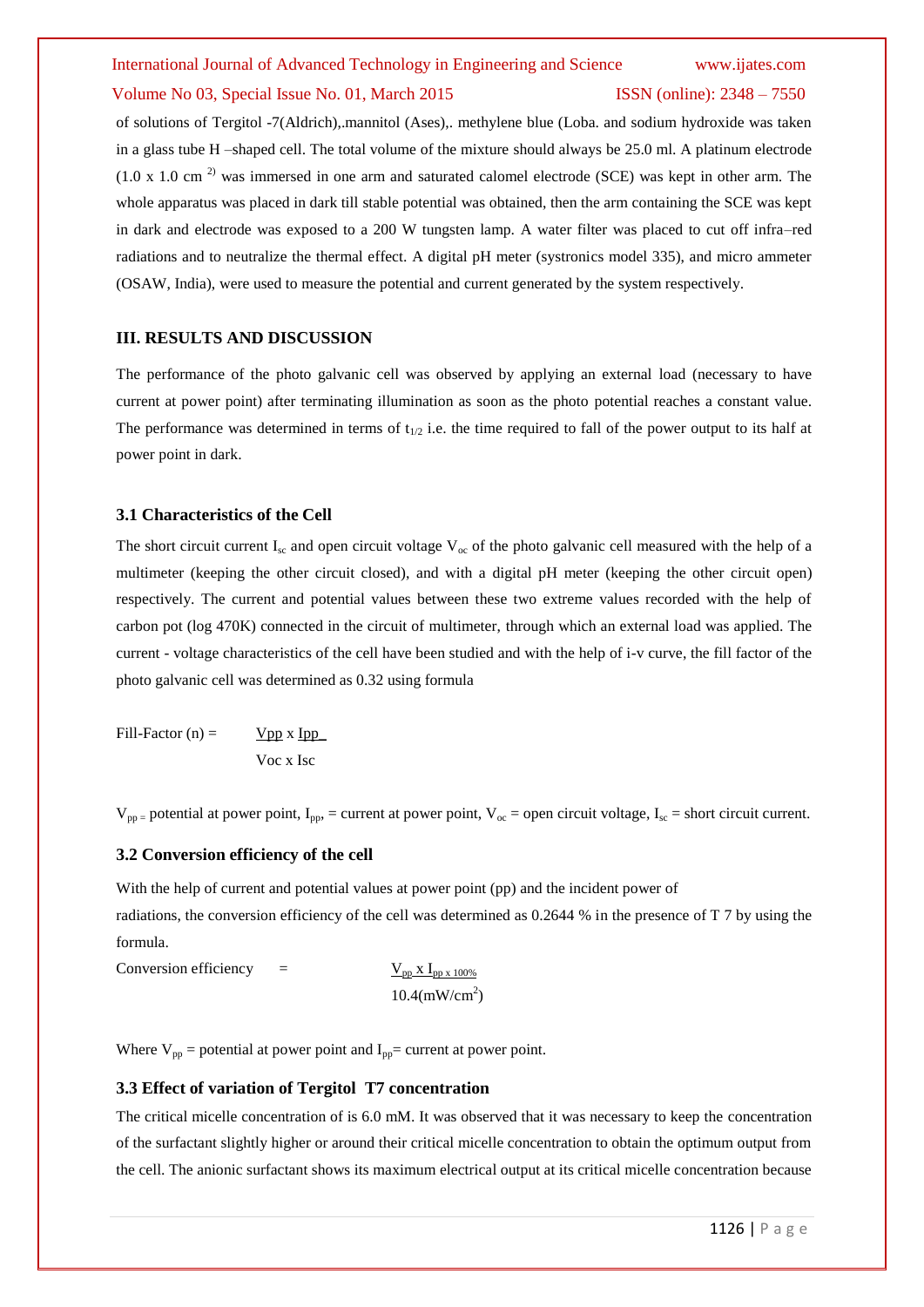at this concentration dye solubilization power is highest, and it provides stability to the system. The observations are reported in Table 1.

| [T -7] x $10^3$ M    |       |       |        |       |       |  |
|----------------------|-------|-------|--------|-------|-------|--|
|                      | 4.6   | 5.8   | 6.0    | 7.2   | 8.0   |  |
| Photo potential (mV) | 755.0 | 875.0 | 999.0  | 885.0 | 765.0 |  |
| Photocurrent $(A)$   | 40.0  | 72.0  | 85.0   | 70.0  | 35.0  |  |
| Power(W)             | 30.2  | 63.0  | 849.15 | 61.9  | 26.7  |  |

#### **Table 1**

#### **Effect of Variation of Anionic Micelles, tergitol 7 concentration**

[Mannitol] = 2.0 x 10<sup>-3</sup>M, [Methylene blue] = 4.0 x 10<sup>-6</sup>M, pH = 12.8 Light Intensity = 10.4

 $Wcm^{-2}$ , Temperature = 303 K

#### **3.4 Effect of Variation of pH**

The variation of pH greatly effects the T7-mannitol-metheylene blue system. It is found that maximum value occurs at pH 12.8. it is observed that the pH for the optimum condition has a relation with pKa of the reductant and the desired pH is higher than its pKa value (pH>pKa).

The reason is the availability of reductant in its anionic form, which is a better donor form. At lower or higher pH values, the electrical output decreases. The results are given in Table no. 2.

### **Table 2 Effect of pH**

| pH                   |       |       |        |       |       |
|----------------------|-------|-------|--------|-------|-------|
|                      | 12.4  | 12.6  | 12.8   | 13.0  | 13.2  |
| Photo potential (mV) | 285.0 | 590.0 | 999.0  | 610.0 | 300.0 |
| Photocurrent (,A)    | 60.0  | 82.0  | 85.0   | 75.0  | 50.0  |
| Power(W)             | 17.1  | 48.3  | 849.15 | 45.7  | 15.0  |

[Mannitol] = 2.0 x 10<sup>-3</sup>M, [methylene blue] = 4.0 x 10<sup>-6</sup> M, [T7] = 6.0 x 10<sup>-3</sup> M, Light

Intensity = 10.4 m Wcm<sup>-2</sup>, Temperature = 303 K

#### **3.5 Effect of variation of Mannitol concentration**

The electrical output of the cell increases with the increase in the concentration of reducing agent till it reaches an optimum value, and then there is a decrease in photo potential and photocurrent while increasing the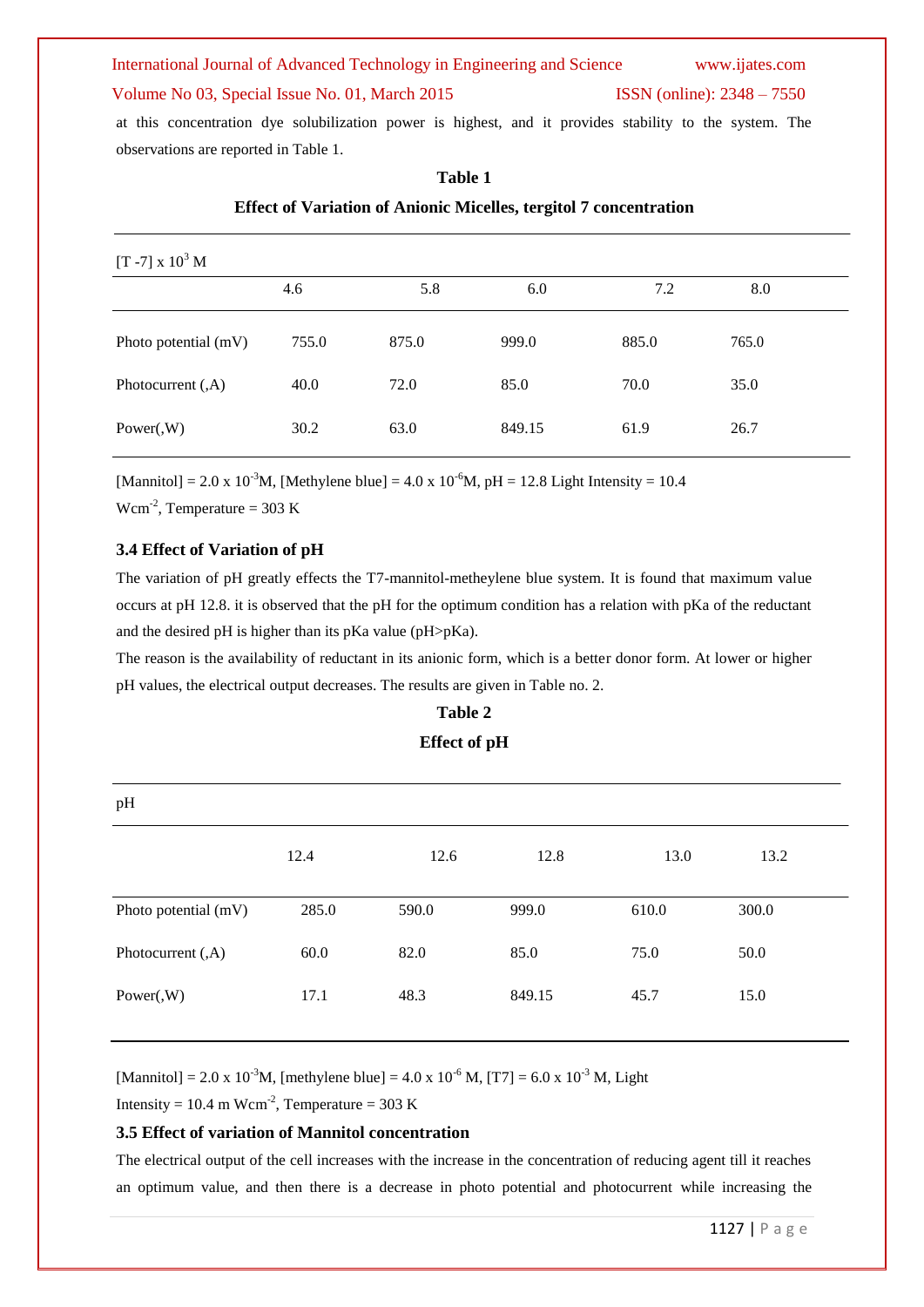# International Journal of Advanced Technology in Engineering and Science www.ijates.com

#### Volume No 03, Special Issue No. 01, March 2015 ISSN (online): 2348 – 7550

# concentration of the mannitol (reductant). The fall in the concentration of reductant also resulted into a fall in power output. It was found that mannitol (reductant) showed its maximum electrical output at 2.0 x  $10^{-3}$  M concentration due to the availability of fewer reducing agent molecules for electron donation to dye molecules and higher concentration hinder the dye molecules movement towards electrode in desired time limit.The results are summarized in Table 3.

**Table 3 Effect of Mannitol concentration**

| [Mannitol] $x 10^3$ M |       |       |        |       |       |  |
|-----------------------|-------|-------|--------|-------|-------|--|
|                       | 2.0   | 2.4   | 2.8    | 3.2   | 3.6   |  |
| Photo potential (mV)  | 660.0 | 865.0 | 999.0  | 835.0 | 600.0 |  |
| Photocurrent $(A)$    | 59.0  | 78.0  | 85.0   | 75.0  | 52.0  |  |
| Power(W)              | 38.9  | 67.4  | 849.15 | 62.6  | 31.2  |  |

[Methylene blue] =  $4.0 \times 10^{-6}$  M, [T 7] =  $6.0 \times 10^{-3}$  M, Light Intensity = 10.4 m Wcm<sup>-2</sup>,

Temperature =  $303$  K, pH =  $12$ 

#### **3.6 Effect of variation of methylene blue (Dye) concentration**

Photo sensitizer (Dye)) shows its maximum electrical output at  $4.0 \times 10^{-6}$  M concentration. Lower Concentration of dye resulted into a fall in electrical output due to fewer dye molecules are available for the excitation and consecutive donation of the electrons to the platinum electrode. Higher concentration of dye resulted into a fall in electrical output because the intensity of light reaching the dye molecules near the electrode decreases due to absorption of the major portion of the light by dye molecules present in path.

The results are reported in Table 4.

| <b>Table 4</b>                        |            |            |        |       |       |  |
|---------------------------------------|------------|------------|--------|-------|-------|--|
| <b>Effect of dye concentration</b>    |            |            |        |       |       |  |
| Methylene blue $\vert x \vert 10^6$ M |            |            |        |       |       |  |
|                                       | 2.8<br>1.6 | 4.0<br>5.2 | 6.4    |       |       |  |
| Photo potential (mV)                  | 500.0      | 760.0      | 999.0  | 825.0 | 450.0 |  |
| Photocurrent $(A)$                    | 40.0       | 66.0       | 85.0   | 72.0  | 30.0  |  |
| Power(W)                              | 20.0       | 50.1       | 849.15 | 59.4  | 13.5  |  |
|                                       |            |            |        |       |       |  |

[Mannitol] = 2.0 x 10<sup>-3</sup> M, Light Intensity = 10.4 m Wcm<sup>-2</sup>, [T 7] = 6.0 x 10<sup>-3</sup> M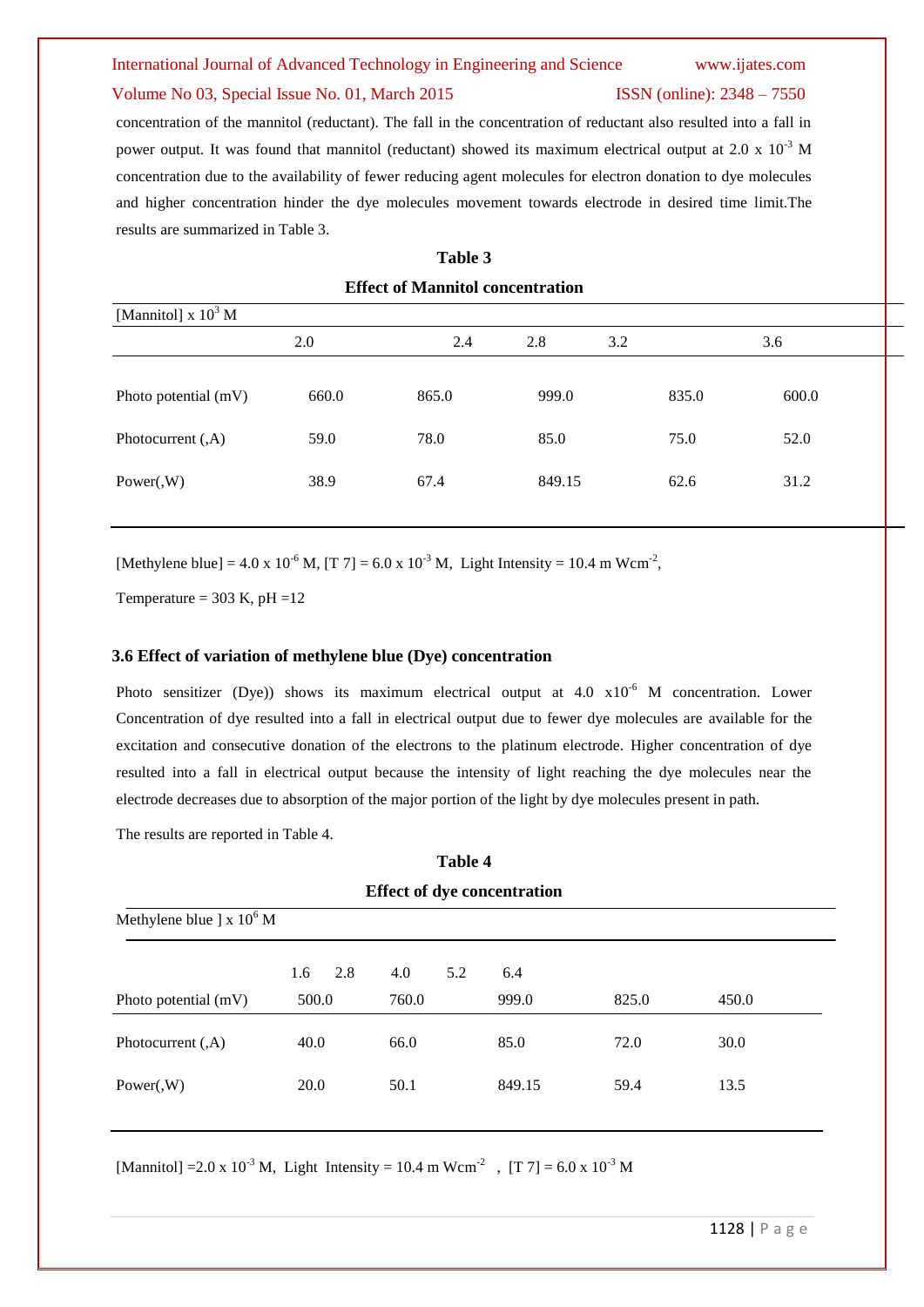Temperature =  $303$  K, pH =  $12.8$ 

A comparision of photogalvanic cells T 7 -mannitol-methylene blue system with mannitol-methylene system is reported in Table No. 5.

#### **Table 5**

#### **Performance of the photo galvanic cells in Dark**

| Anionic Micelle           | Power $(N)$ | $T_{1/2}$ (min.) |
|---------------------------|-------------|------------------|
|                           |             |                  |
| T 7-Mannitol-Methylene    | 32.0        | 45.0             |
| blue system               |             |                  |
| Mannitol-Methylene blue   | 25.0        | 30.0             |
| system (without micelles) |             |                  |

#### **3.7 Mechanism**

On the basis of the above investigations, the mechanism of photocurrent generation in the photo galvanic cell can be proposed as follows:

Illuminated Chamber

Bulk Solution

Methylene blue Methylene blue \* (1) Methylene blue  $* + R$ Methylene blue<sup>-</sup>  $+$  R<sup> $+$ </sup> (2) At Platinum electrode Methylene blue<sup>-</sup> Methylene blue +  $e$ <sup>-</sup> (3) Dark Chamber at counter electrode Methylene blue +  $e^-$  Methylene blue (4) Methylene blue  $+ R^+$  Methylene blue  $+ R$  (5)

Where Methylene blue, Methylene blue\*, Methylene blue, R and  $R^+$  are dye Methylene blue, its excited forms leuco or semileuco forms, reductant and its oxidized forms, respectively. It may be concluded that the leuco- or semi-reduced forms of dye and dye itself are the main electro active species at the dark chamber. The reductant and its oxidized form behave as an electron carrier in the cell diffusion through the path.